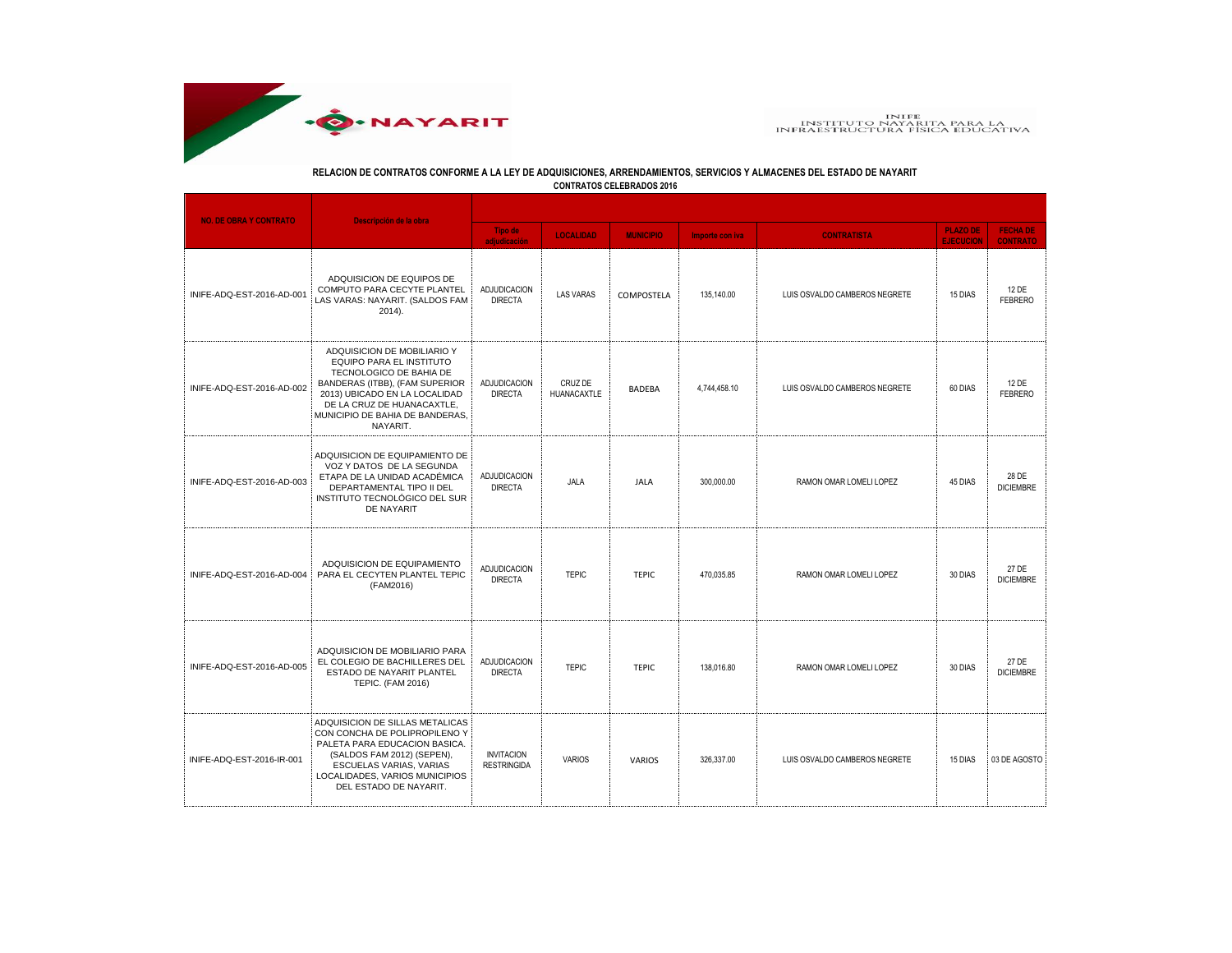

## **RELACION DE CONTRATOS CONFORME A LA LEY DE ADQUISICIONES, ARRENDAMIENTOS, SERVICIOS Y ALMACENES DEL ESTADO DE NAYARIT**

**CONTRATOS CELEBRADOS 2016**

| <b>NO. DE OBRA Y CONTRATO</b> | Descripción de la obra                                                                                                                                                                                                                    |                                     |                  |                  |                 |                               |                                     |                                    |  |
|-------------------------------|-------------------------------------------------------------------------------------------------------------------------------------------------------------------------------------------------------------------------------------------|-------------------------------------|------------------|------------------|-----------------|-------------------------------|-------------------------------------|------------------------------------|--|
|                               |                                                                                                                                                                                                                                           | <b>Tipo de</b><br>adjudicación      | <b>LOCALIDAD</b> | <b>MUNICIPIO</b> | Importe con iva | <b>CONTRATISTA</b>            | <b>PLAZO DE</b><br><b>EJECUCION</b> | <b>FECHA DE</b><br><b>CONTRATO</b> |  |
| INIFE-ADQ-EST-2016-LP-001     | ADQUISICION DE PINTURA PARA<br>MANTENIMIENTO DE LOS CENTROS<br>ESCOLARES (SEPEN), EN VARIAS<br>LOCALIDADES DE VARIOS<br>MUNICIPIOS DEL ESTADO DE<br>NAYARIT.                                                                              | <b>LICITACION</b><br><b>PUBLICA</b> | <b>VARIOS</b>    | <b>VARIOS</b>    | 1,508,719.20    | APOYO TOTAL DEL ZULA SA DE CV | 15 DIAS                             | 09 DE<br><b>DICIEMBRE</b>          |  |
| INIFE-ADQ-EST-2016-LP-002     | ADQUISICION DE MOBILIARIO Y<br>EQUIPO PARA SUSTITUCION POR<br>TERMINO DE VIDA UTIL DEL<br>PROGRAMA GENERAL DE OBRA<br>2016 (SE), EN VARIAS LOCALIDADES<br>DE VARIOS MUNICIPIOS DEL<br>ESTADO DE NAYARIT.                                  | <b>LICITACION</b><br><b>PUBLICA</b> | <b>VARIOS</b>    | VARIOS           | 2,193,386.00    | RAMON OMAR LOMELI LOPEZ       | 30 DIAS                             | 26 DE<br><b>DICIEMBRE</b>          |  |
| INIFE-ADQ-EST-2016-LP-003     | ADQUISICION DE MOBILIARIO Y<br>EQUIPO PARA EL PROGRAMA<br>GENERAL DE OBRA 2016 PARA LA<br>SECRETARIA DE EDUCACION EN<br>ESCUELAS (SE), EN VARIAS<br>LOCALIDADES DE VARIOS<br>MUNICIPIOS DEL ESTADO DE<br>NAYARIT.                         | <b>LICITACION</b><br><b>PUBLICA</b> | <b>VARIOS</b>    | VARIOS           | 2,067,162.14    | RAMON OMAR LOMELI LOPEZ       | 30 DIAS                             | 26 DE<br><b>DICIEMBRE</b>          |  |
| INIFE-ADQ-EST-2016-LP-004     | ADQUISICION DE MOBILIARIO Y<br>EQUIPO PARA REPOSICION POR<br>TERMINO DE VIDA UTIL PARA LOS<br>SERVICIOS DE EDUCACION PUBLICA<br>DEL ESTADO DE NAYARIT (SEPEN),<br>EN VARIAS LOCALIDADES DE<br>VARIOS MUNICIPIOS DEL ESTADO<br>DE NAYARIT. | <b>LICITACION</b><br><b>PUBLICA</b> | <b>VARIOS</b>    | <b>VARIOS</b>    | 5.095.852.16    | JUAN PABLO CORONA ULLOA       | 30 DIAS                             | 26 DE<br><b>DICIEMBRE</b>          |  |
| INIFE-ADQ-EST-2016-LP-005     | ADQUISICION DE MOBILIARIO Y<br>EQUIPO PARA INFRAESTRUCTURA<br>BASICA (SEPEN), EN VARIAS<br>LOCALIDADES DE VARIOS<br>MUNICIPIOS DEL ESTADO DE<br>NAYARIT.                                                                                  | <b>LICITACION</b><br><b>PUBLICA</b> | <b>VARIOS</b>    | <b>VARIOS</b>    | 7,299,972.80    | JUAN PABLO CORONA ULLOA       | 45 DIAS                             | 26 DE<br><b>DICIEMBRE</b>          |  |
| INIFE-ADQ-EST-2016-LP-006     | ADQUISICION DE MOBILIARIO Y<br>EQUIPO DE LA SEGUNDA ETAPA DE<br>LA UNIDAD ACADEMICA<br>DEPARTAMENTAL TIPO II DEL<br>INSTITUTO TECNOLOGICO DEL SUR.<br>UBICADO EN LA LOCALIDAD DE<br>JALA, MUNICIPIO DE JALA, NAYARIT.                     | <b>LICITACION</b><br><b>PUBLICA</b> | JALA             | <b>JALA</b>      | 1.898.358.43    | RAMON OMAR LOMELI LOPEZ       | 30 DIAS                             | 28 DE<br><b>DICIEMBRE</b>          |  |